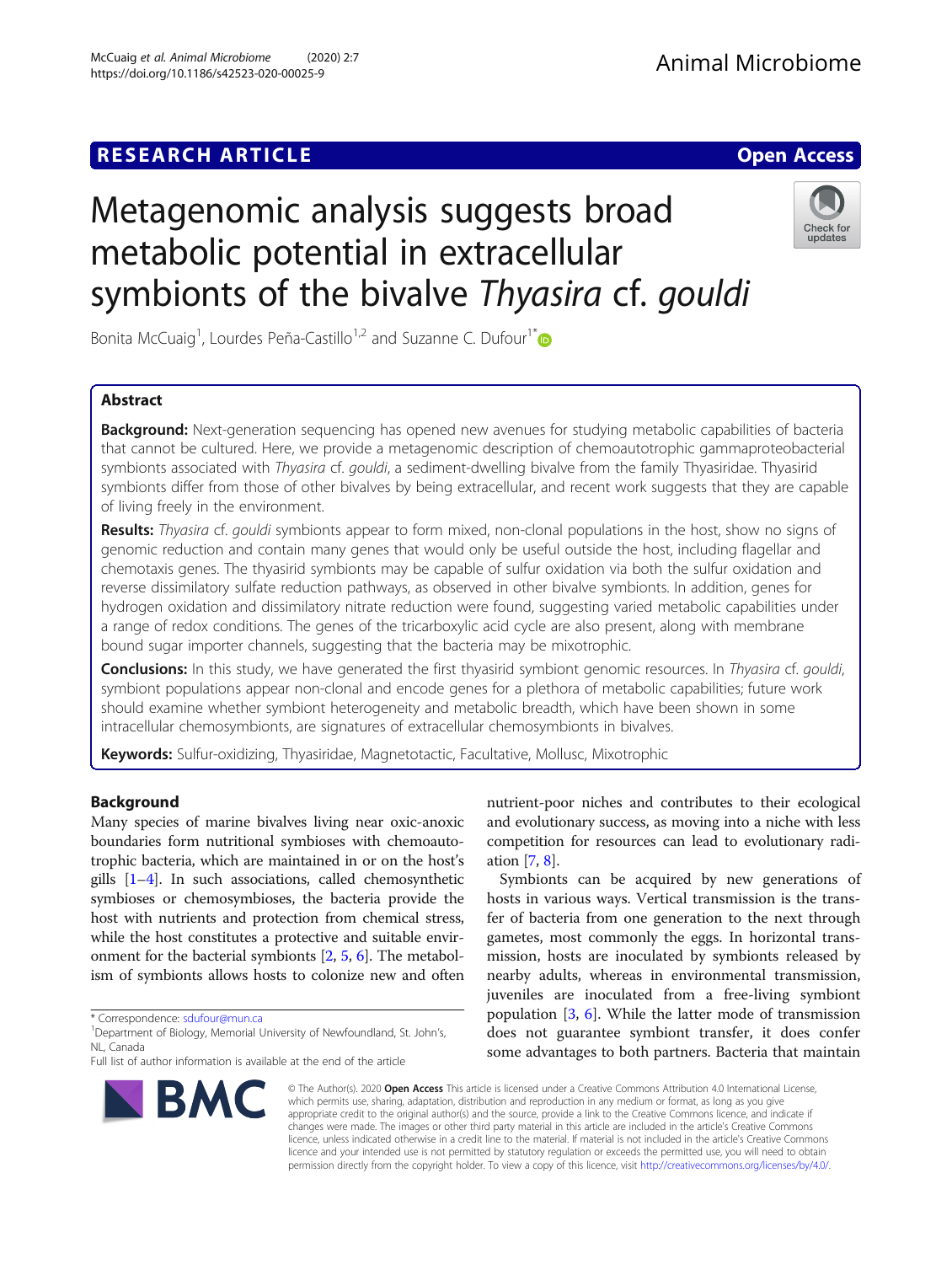a free-living population can avoid genomic reduction, which, in some vertically transmitted bacteria, can result in the deletion of genes that no longer improve their fitness. Once genomic reduction occurs (via vertical transmission), some symbionts may not be able to survive without their host, and become reliant upon them [\[9](#page-8-0)]; this does not occur in symbionts that maintain a functional environmental population. The maintenance of variation within free-living bacterial populations can also benefit the host, which can be inoculated by symbionts that are well adapted for the local environment, and not necessarily the strain present in their progenitors. Environmentally acquired symbionts could potentially form diverse or heterogeneous populations within host individuals if multiple symbionts are acquired from a genetically diverse founding population.

Symbionts can supplement nutrients that are lacking in the host's diet, or simply provide an additional source of nutrients. The mode of nutrient transfer from symbiont to host varies by relationship, and in many cases, is not well defined. Some symbionts have been shown to actively transfer nutrients to their host, others have "leaky membranes" that allow nutrients to escape the bacteria, and in other cases the host consumes the bacteria through phagocytosis [[10,](#page-8-0) [11](#page-8-0)]. Some metabolic cycles of the symbionts may remove toxins present in the environment, providing the host protection from these compounds [\[12](#page-8-0), [13\]](#page-8-0). In chemoautotrophic symbionts, the sulfur oxidation (sox) and dissimilatory sulfate reduction (dsr) based sulfur metabolism may remove toxic sulfur compounds while providing energy for carbon fixation. The nitrite reduction (nir) pathway removes harmful nitrogen compounds by using them as an electron sink, but this process is not always coupled with carbon fixation  $[14]$  $[14]$  $[14]$ . One approach to examining the metabolic potential of chemoautotrophic symbionts is to perform genomic, or metagenomic sequencing [[15](#page-8-0)–[18](#page-8-0)]. By identifying key genes in sequencing data, the metabolic capabilities of symbionts can be inferred.

The bivalve genus Thyasira (Family Thyasiridae) contains both symbiotic and asymbiotic species, a seemingly unique condition among bivalve genera [\[19](#page-8-0), [20](#page-8-0)]. In contrast to other clams, thyasirids maintain their symbionts among the microvilli of gill epithelial cells, as described in some mussels; such extracellular symbioses have been considered more primitive than intracellular symbioses [[6,](#page-8-0)  $21-23$  $21-23$ ]. Chemosymbiotic thyasirids are mixotrophs that appear to rely on particulate food to a greater extent when symbiont abundance is low  $[24]$  $[24]$ , or at times when environmental sulfide concentrations are low [\[25](#page-8-0)]. All thyasirid symbionts identified to date are gammaproteobacteria [\[23](#page-8-0), [25](#page-8-0), [26\]](#page-8-0). The thyasirid symbionts are clustered into divergent groups which include both symbiotic and free-living sulfur-oxidizing bacteria [\[23](#page-8-0)]. Enzymatic and PCR techniques have shown the presence of ribulosebisphosphate carboxylase (RuBisCO) and adenylylsulphate reductase in the symbionts of all chemosymbiotic thyasirids investigated [\[23,](#page-8-0) [25\]](#page-8-0).

In Bonne Bay, Newfoundland, Canada, gammaproteobacteria have been found living extracellularly on the gills of thyasirid clams identified as Thyasira cf. gouldi OTUs 1 and 2 [\[20\]](#page-8-0). The symbionts are found in high abundance among the elongate microvilli of abfrontally expanded gill filaments [\[20](#page-8-0)]. This relationship has been observed over multiple years in three sampling sites, and all specimens of T. cf. gouldi OTUs 1 and 2 whose gills have been examined using thin sectioning and transmission electron microscopy (i.e., over 200 specimens) harboured large populations of visibly homogenous bacterial symbionts [[20,](#page-8-0) [24,](#page-8-0) [27](#page-8-0), [28](#page-8-0)]. Phylogenetic analysis using 16S rRNA gene sequences have identified three distinct symbiont phylotypes  $(A - C)$  hosted by the two symbiotic T. cf. gouldi OTUs [[27,](#page-8-0) [28\]](#page-8-0). There was no apparent co-speciation between host and symbiont as both clam OTUs could host any one of the three symbiont phylotypes, and there is evidence of multiple RuBisCO types in a single host [\[27](#page-8-0), [28](#page-8-0)]. The three bacterial 16S rRNA gene phylotypes cluster during phylogenic analysis and are closely related to the Thyasira flexuosa symbiont and to tubeworm symbionts (notably those associated with *Riftia pachyptila*) as well as free-living sulfur oxidizing bacteria [[27,](#page-8-0) [28](#page-8-0)]. Stable isotope analysis of T. cf. gouldi supports chemoautotrophic activity and nutrient transfer from bacteria to host, notably through a lower  $\delta^{15}$ N value than in non-symbiotic, co-occurring bivalves (representing a greater contribution of nutrients from a low trophic level, likely through chemoautotrophic primary production); tissue  $\delta^{13}$ C values were less negative than in other chemosymbiotic thyasirids, as expected due to the presence of RuBisCO type II [[29](#page-8-0)]. Taken together, the consistent presence of abundant gillassociated sulfur-oxidizing bacteria in numerous T. cf. gouldi individuals and the stable isotope data are strongly indicative of a symbiotic relationship rather than an environmental contamination. T. cf. gouldi symbionts have been identified within surrounding sediment samples, supporting an environmental mode of transmission and the existence of a free-living symbiont population [[30\]](#page-8-0).

We present here the first genomic analysis of a thyasirid symbiont, that of *T*. cf. *gouldi* symbiont phylotype B (one of the most common  $[27, 28]$  $[27, 28]$  $[27, 28]$  $[27, 28]$ ). This investigation is of particular interest given the extracellular location and facultative nature of thyasirid symbionts, and provides a contrast to genomic studies of intracellular (and often obligate) bivalve chemosymbionts. Based on the metagenomic data collected, we characterize important metabolic cycles, including carbon fixation and sulfur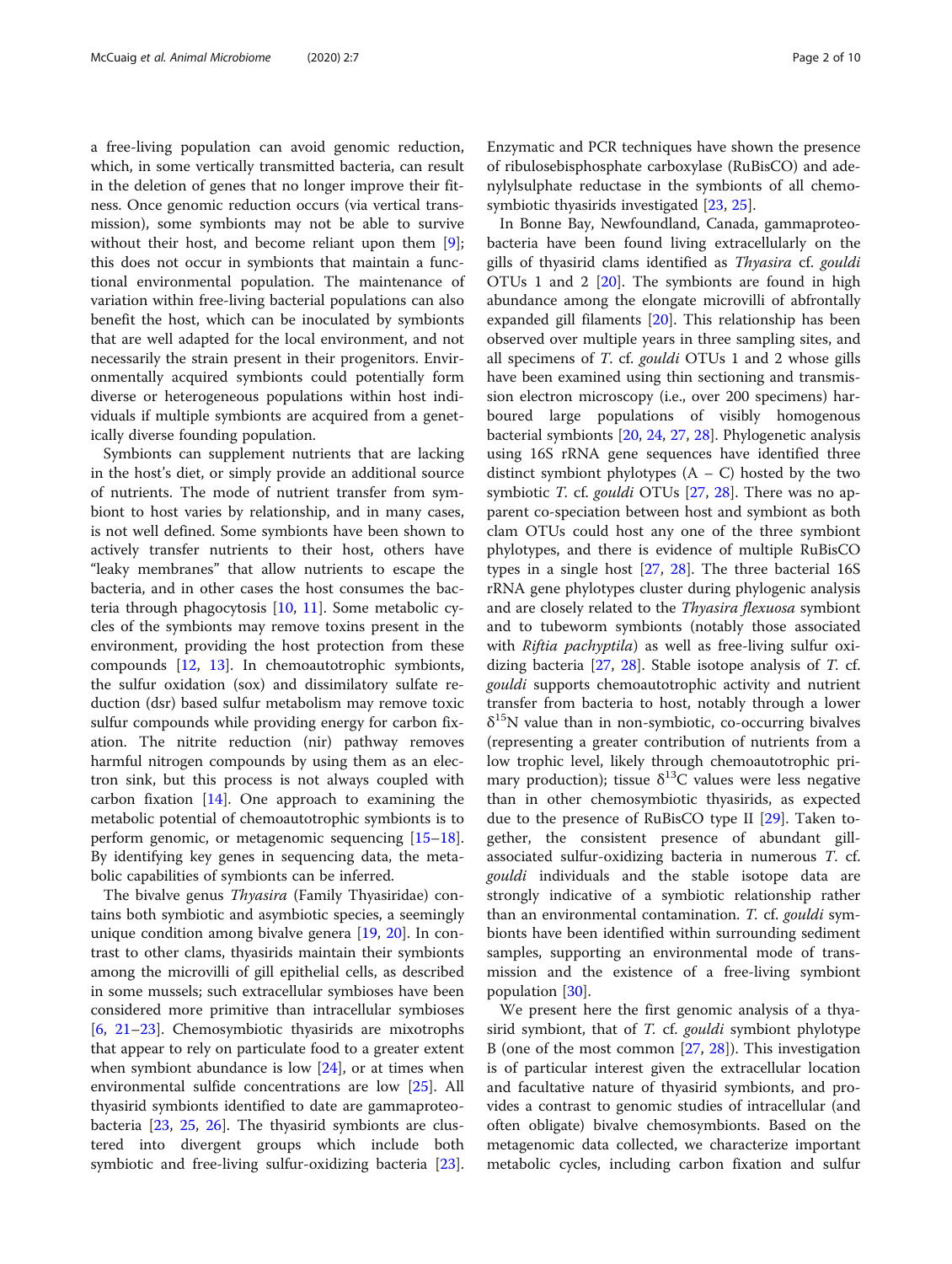<span id="page-2-0"></span>oxidation, and identify genomic characteristics that allow us to infer the mode of symbiont transmission and support the evidence for a free-living state in thyasirid bacterial symbionts. By identifying the genes for metabolic pathways in symbiont genomes, we lay the groundwork for future transcription and protein studies.

# Results and discussion

# Overview of metagenome

Our analysis recovered a large number of contigs (12, 504, with an  $N_{50}$  of 1870) that we consider to represent the symbiont population's metagenome; these contigs could not be assembled into a single genome. A high level of sequence redundancy, with sequences of 54% of contigs being significantly similar to at least one other contig (Blast Evalue <  $10^{-10}$ ; Additional file [1\)](#page-7-0) suggests many cases of slight sequence divergence across the symbiont (population) metagenome. The contigs from our metagenome show highly similar trinucleotide and tetranucleotide frequency distributions (i.e. tight clusters in Principal Components Analyses; Additional file [1](#page-7-0)), supporting our interpretations that: 1) the sequences we retained as belonging to symbionts (i.e., the metagenome) come from highly similar bacteria; and 2) the metagenome contained few contaminants, as expected given the very high abundance of morphologically similar symbionts observed on Thyasira cf. gouldi gills using transmission electron microscopy [\[20\]](#page-8-0). This metagenome is most likely a combination of multiple bacterial genomes recovered from a population of symbionts that share the same 16S rRNA gene sequence (only one complete 16S rRNA gene sequence was found, for phylotype B), but with divergence in gene arrangement and gene sequence across the population. Most likely, the genomes across the symbiont population were highly similar overall, but contained regions of sufficient variation to prevent assembly of contigs into a single genome, accounting for our inability to quantify genomic size. The heterogeneous (non-clonal) nature of thyasirid symbiont populations was suggested previously [[28\]](#page-8-0). Hereafter, we describe features of this metagenome, considering that it represents a similar, yet divergent population of T. cf. gouldi symbionts sharing the same 16S rRNA phylotype B gene sequence.

The average read depth coverage is 33, with 50% of bases having a depth coverage of 14 or higher. Bases within areas identified as genes had an average read depth coverage of 31 with 50% having a depth coverage of 20 or higher. The GC content is  $42 \pm 7$ %, lower than the symbionts of Solemya velum (51%) and Riftia pachyptila (58%) and higher than the symbionts of Calyptogena magnifica (34%) and Calyptogena okutanii (32%); it is similar to the GC content of the free-living bacteria Thiomicrospira crunogena (43%) [\[17\]](#page-8-0). In total, 20,843 putative open reading frames (ORFs) were detected in the contigs: this number likely includes variants of the same genes present within different genomes across the metagenome. Using the MG-RAST workflow, possible functions were assigned to 3339 of the identified ORFs, allowing us to infer some of the metabolic capabilities of the T. cf. gouldi symbionts. Assigned gene functions were grouped into subsystems (curated collections of genes associated with specific metabolic pathways, biological processes, structural complexes or protein families [[31\]](#page-8-0)) using the MG-RAST workflow (Table 1).

# Genomic support of environmental transmission

Some general characteristics of the metagenome are consistent with T. cf. gouldi symbionts having a freeliving stage: there is no sign of genomic reduction (genes present were assigned to a broad range of functions, with no essential category appearing to be missing) and mobile elements are present [\[32](#page-8-0)]. While this is not conclusive evidence of environmental transmission, they are uncommon in co-evolved vertically transmitted

Table 1 The number of genes assigned to functional subsystems using MG-RAST

| Subsystem Functions                                | Number of<br>genes assigned |
|----------------------------------------------------|-----------------------------|
| Amino Acids and Derivatives                        | 211                         |
| Carbohydrates                                      | 177                         |
| Miscellaneous                                      | 151                         |
| DNA Metabolism                                     | 136                         |
| Protein Metabolism                                 | 148                         |
| Cell Wall and Capsule                              | 113                         |
| Cofactors, Vitamins, Prosthetic Groups, Pigments   | 109                         |
| RNA Metabolism                                     | 107                         |
| Regulation and Cell signaling                      | 106                         |
| Respiration                                        | 102                         |
| Membrane Transport                                 | 90                          |
| Stress Response                                    | 66                          |
| Virulence, Disease and Defense                     | 61                          |
| Nitrogen Metabolism                                | 54                          |
| Phages, Prophages, Transposable elements, Plasmids | 42                          |
| Fatty Acids, Lipids, and Isoprenoids               | 40                          |
| Motility and Chemotaxis                            | 38                          |
| Nucleosides and Nucleotides                        | 38                          |
| Sulfur Metabolism                                  | 30                          |
| Phosphorus Metabolism                              | 25                          |
| Cell Division and Cell Cycle                       | 25                          |
| Metabolism of Aromatic Compounds                   | 22                          |
| Other                                              | 382                         |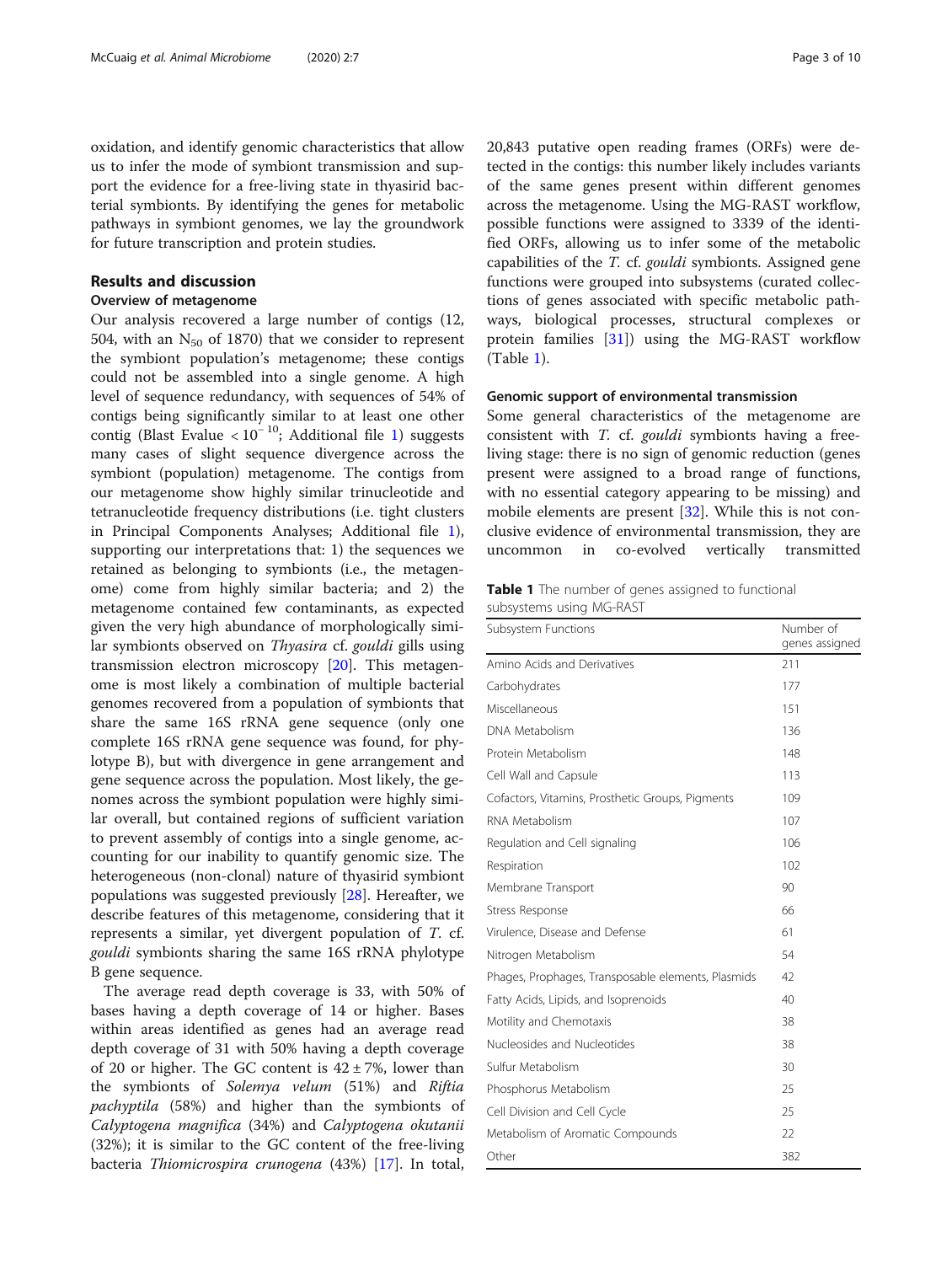<span id="page-3-0"></span>symbionts [\[32](#page-8-0)]; other evidence, such as the identification of the symbiont 16S rRNA gene in surrounding sediments [[30\]](#page-8-0), supports a free-living capability.

Four different mobile elements (Tn10 transposons, ISPsy4, IS200, and a MULE transposase domain possibly from IS256) were identified using the MG-RAST website and PROKKA (see Methods), although the exact number of copies was unclear because of the fragmented nature of metagenome. Phage genes belonging to the order Caudovirales, similar to T5 phages, were also identified. Genes for phage tail, capsid, and recombinase were identified, although their exact number was again indiscernible. There was no apparent loss of genes for DNA repair in the T. cf. gouldi symbiont metagenome (Table 2), in contrast to the reduced genome of the vesicomyid symbionts which lack recA for genetic recombination and *mutY* for DNA repair  $[33]$  $[33]$ . The loss of genes for DNA repair has been observed in vertically transmitted symbionts, contributing to GC bias and the presence of many pseudogenes [[32,](#page-8-0) [33\]](#page-8-0).

The metagenomic data showed genes associated with flagellar assembly and function ( $flaG, flgA, B, C, E, F, G$ , H, I, J, K, L, flhA, B, F, fliD, E, G, H, K, L, M, N, P, Q, S, T, U, W, mcpB, mcpS, motB, motD, pctC, pomA, swrC, tar, ycgR, and an undefined flagellar motor protein). Also identified were the Che genes (cheA, B, R, V, W, Y, and Z), which can detect chemical conditions in the environment, and interact with the flagellar motor to help the bacteria move to suitable areas within the environment [[34\]](#page-8-0). These genes are essential to locate and move to the micro-oxic, reduced sulfur rich areas of the sediment this bacterium needs for sulfur oxidation. An aerotaxis gene (similar to aer) was also identified, likely allowing the bacteria to locate the micro-oxic areas where sulfur oxidation is most efficiently carried out [[35\]](#page-8-0). When associated with a host, reduced sulfur is made accessible to symbionts by the sulfur mining behavior of the clam; however, bacteria in the free-living population most likely require key genes for substrate location and motility  $[30]$  $[30]$ . Like the environmentally transferred R. pachyptila symbiont, the T. cf. gouldi symbiont has a full complement of flagellar genes, as well as an array of chemotaxis genes [\[16\]](#page-8-0). Surprisingly, no magnetotaxis genes were identified by our metagenomic analysis, although magnetosome particles were identified in the symbionts of T. cf. gouldi [\[30\]](#page-8-0). Magnetosome genes are likely present in the genome, but either were not sequenced or could not be identified by the pipeline employed here. A directed BLAST search using known magnetosome genes mam, man, mms, and mad did not yield any results. Interestingly, these genes have not yet been identified in magnetotactic gammaproteobacteria; this taxon may simply lack comparable genetic information.

A schematic representation of inferred metabolic capabilities of the T. cf. gouldi symbiont is presented in Fig. [1.](#page-4-0) The symbiont may not be restricted to thiotrophy and may be able to use alternative metabolic pathways when reduced sulfur is not available. In culturing experiments, the sulfur oxidizing bacterium Sedimenticola thiotaurini SIP-G1 is unable to fix carbon in oxic conditions, where it must instead rely on heterotrophy [[36\]](#page-8-0). A previous phylogenetic study [\[28](#page-8-0)] placed the T. cf. gouldi symbiont near S. thiotaurini SIP-G1. Based on this phylogenetic placement and the genes identified by this study, the T. cf. gouldi symbiont may have similar metabolic capabilities; however, without culturing the bacteria we cannot validate this theory.

Table 2 Putative gene functions associated with the Calvin-Benson-Bassham Cycle

| Putative gene function                                   | Number of copies in the metagenome | Percent identity | Alignment length (bp) |
|----------------------------------------------------------|------------------------------------|------------------|-----------------------|
| Fructose-bisphosphate aldolase class I                   |                                    | 78.93            | 337                   |
| Fructose-bisphosphate aldolase class II                  |                                    | 75.42            | 354                   |
| NAD-dependent glyceraldehyde-3-phosphate dehydrogenase   | 2                                  | 80.39            | 225.5                 |
| NADPH-dependent glyceraldehyde-3-phosphate dehydrogenase |                                    | 83.54            | 328                   |
| Phosphoglycerate kinase                                  |                                    | 71.58            | 285                   |
| Phosphoribulokinase                                      |                                    | 80.21            | 96                    |
| Ribose 5-phosphate isomerase A                           | 4                                  | 73.16            | 71.75                 |
| Ribulose bisphosphate carboxylase                        | 2                                  | 83.3             | 180                   |
| Ribulose-phosphate 3-epimerase                           |                                    | 84.68            | 222                   |
| Transketolase                                            |                                    | 71.61            | 384                   |
| Transketolase, C-terminal section                        |                                    | 62.81            | 112.5                 |
| Transketolase, N-terminal section                        |                                    | 61.73            | 81                    |
| Triosephosphate isomerase                                |                                    | 67.07            | 167                   |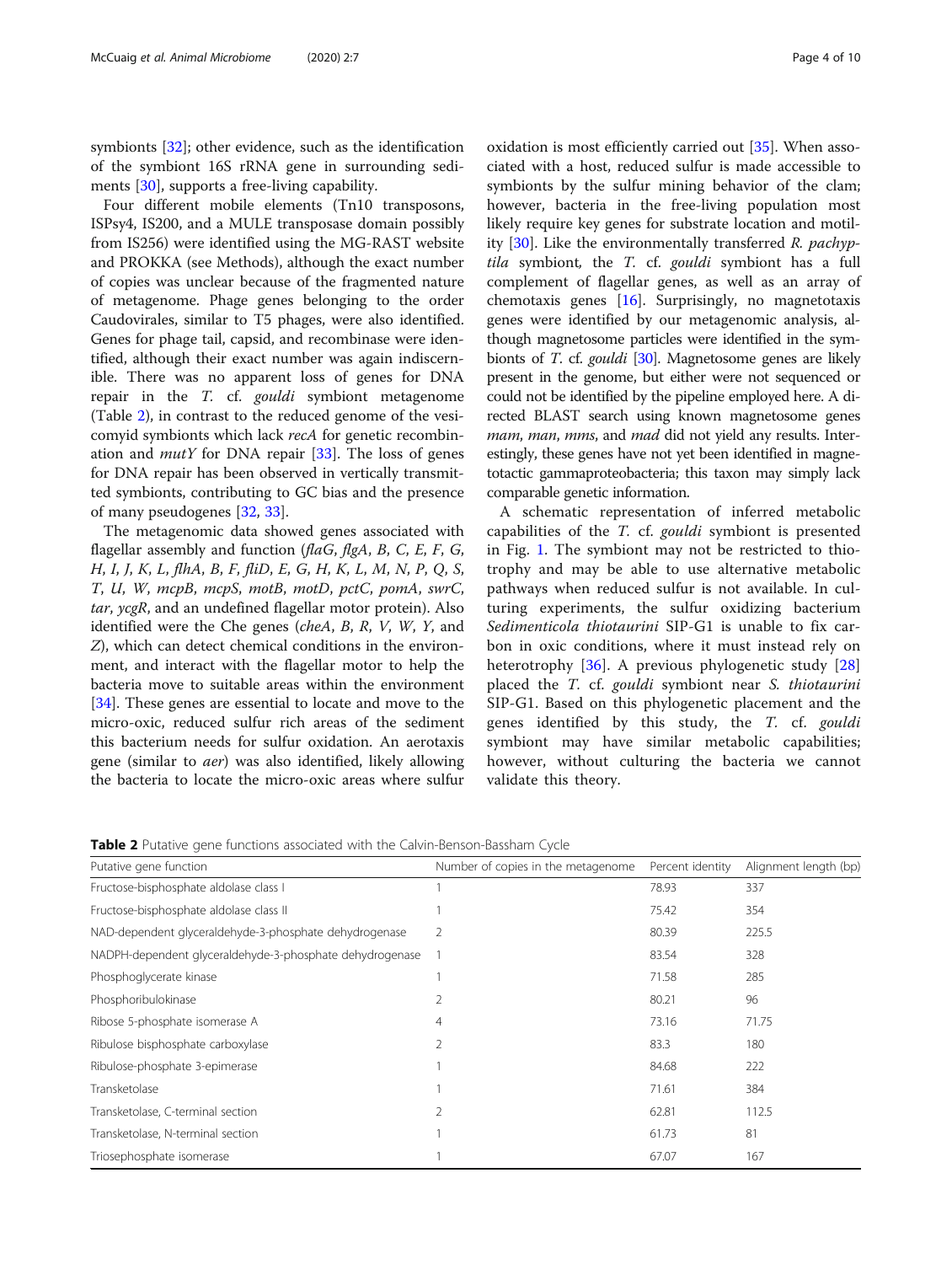<span id="page-4-0"></span>

# Amino acid and cofactor synthesis

Symbionts commonly retain genes important for amino acid, vitamin, and cofactor production because the host selects for bacteria that provide the nutrients it requires [[15\]](#page-8-0). Many putative gene functions of the  $T$ . cf. *gouldi* symbiont are involved in amino acid transport and metabolism (229 assignments; Table [1\)](#page-2-0), while cofactor transport and metabolism are also frequently identified (112 times; Table [1\)](#page-2-0). These functions are also present in free-living bacteria, so while important for the symbiosis, they are also presumably essential to the bacteria outside the host.

# Thioautotrophy

In the *T*. cf. *gouldi* symbiont, the metabolic cycles for carbon fixation and sulfur oxidation are of particular interest. Several genes for the sox and dsr pathways (likely an oxidative dsr pathway) are present (see below), and the symbiont may conduct sulfur oxidation through both these pathways. Both these cycles have been found to function simultaneously in bivalve and vestimentiferan chemosymbionts [[37](#page-8-0)–[39](#page-8-0)]. Sulfur compounds within the benthic sediment are patchy, and therefore being able to utilize different forms would increase the habitat range for these bacteria and their bivalve hosts.

SoxA, X, Y and Z, which are found in a cluster in the genome of vesicomyid symbionts [[37\]](#page-8-0) and form a multienzyme system that can oxidize various forms of reduced sulfur (sulfide, thiosulfate, elemental sulfur and sulfite) to sulfate  $[37, 40]$  $[37, 40]$  $[37, 40]$  $[37, 40]$  were found in the T. cf. gouldi metagenome. We found no evidence for soxCD, which is found in some sulfur-oxidizing bacteria but is lacking in others (including in the Calyptogena symbiont [\[37](#page-8-0)]). The lack of soxCD can manifest itself by the presence of bacterial sulfur globules, which appear as white inclusions in transmission electron micrographs of T. cf. gouldi symbionts, due to sulfur removal during processing (e.g. Fig. 2B of [[20\]](#page-8-0)). The T. cf. gouldi symbiont metagenome included soxH, a peripheral, thiosulfate inducible sox gene that is located in the periplasm but is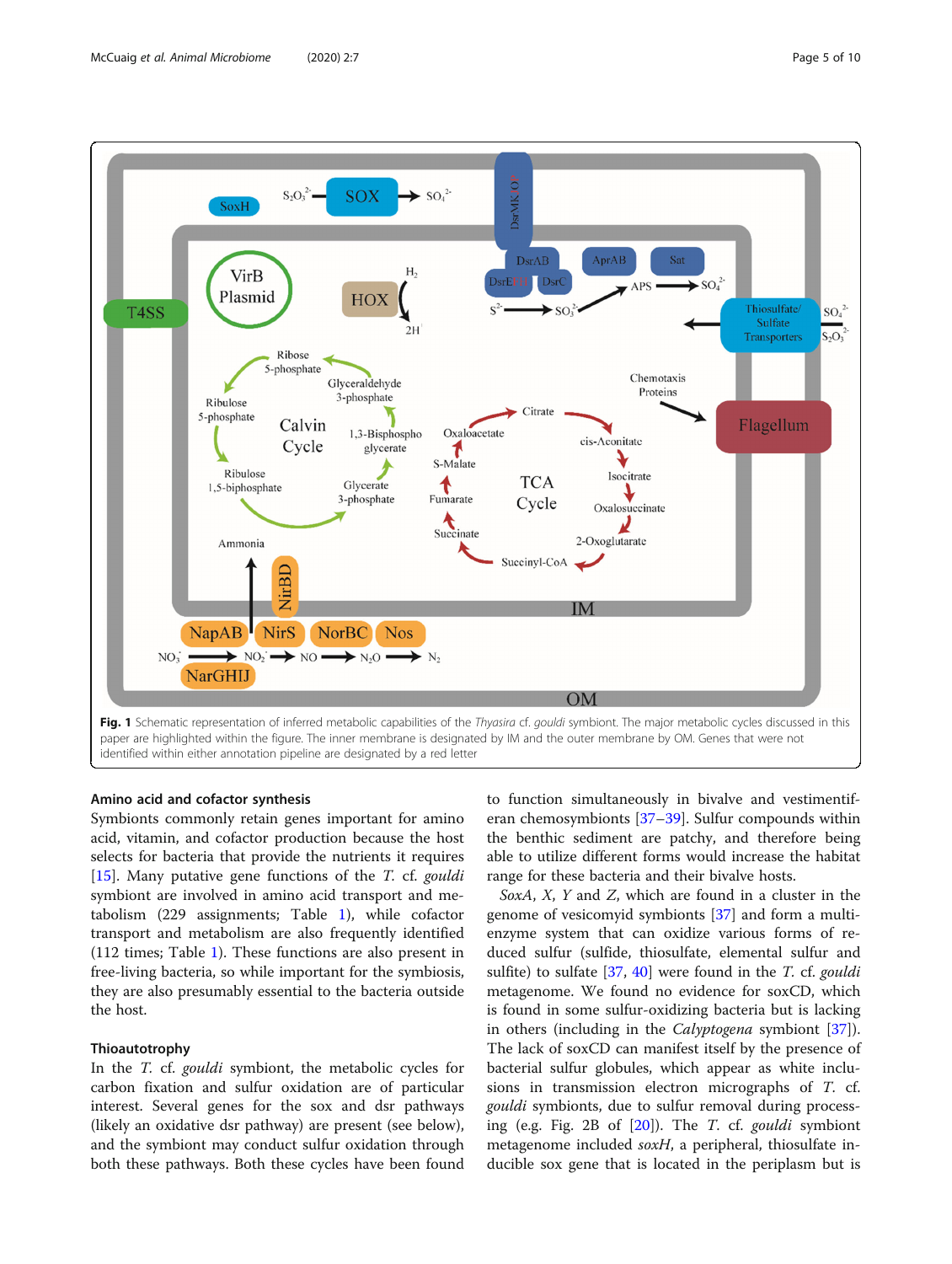not essential for growth on thiosulfate and has an un-known function [\[41](#page-8-0)]. We also identified  $\cos A$ , shown to import both sulfate and thiosulfate from the environment [[42\]](#page-8-0). Adenylylsulfate reductase was found, and its activity was previously detected in thyasirid symbionts [[23,](#page-8-0) [25\]](#page-8-0).

Many of the genes in the dsr cycle were found, with the  $dsrA$ , B, and C proteins as well as the peripheral  $dsrE$ suggesting that the pathway is running in an oxidative direction [\[43\]](#page-8-0). These genes as well as  $dsrK$ , M, R, S are present in the symbiont genome. The vestimentiferan symbionts discussed by Li et al. did not contain the dsrMKJOP membrane bound protein complex [[39\]](#page-8-0). An oxidative dsr pathway is present in many well-studied symbionts, including those associated with multiple Calyptogena species, R. pachyptila, and Crysomallon squamiferum [\[16](#page-8-0), [37,](#page-8-0) [44\]](#page-8-0).

Thirteen putative functions associated with the Calvin-Benson-Bassham Cycle were discovered in the T. cf. gouldi symbiont metagenome (Table [2](#page-3-0)). The Calvin-Benson-Bassham Cycle in the T. cf. gouldi symbiont utilizes a type II RuBisCO enzyme [\[20,](#page-8-0) [28\]](#page-8-0). Chemosymbionts of bivalves often have a reversible pyrophosphatedependent phosphofructokinase in place of the sedoheptulose-1,7-bisphosphatase that this enzyme replaces, and the fructose 1,6 bisphosphatase genes, which are employed in a reverse TCA cycle [[17,](#page-8-0) [38](#page-8-0)]. However, we were unable to identify any of these three genes in our analysis, but did find ribose 5-phosphate isomerase, which is used in the typical Calvin-Benson-Bassham pathway but is missing in the symbionts of Calyptogena *magnifica* and *R. pachyptila*  $[15, 16]$  $[15, 16]$  $[15, 16]$  $[15, 16]$ . It is not clear if the thyasirid symbiont has a traditional Calvin-Benson-Bassham cycle, or if the modifications common in other sulfur oxidizing symbionts are also present in this symbiont [\[17,](#page-8-0) [38\]](#page-8-0).

# Hydrogen oxidation

The symbiont also appears capable of hydrogen oxidation using the NAD<sup>+</sup>-reducing hydrogenase hoxHYUF, and a second set of closely related genes identified as the alpha, beta, delta, and gamma subunits of hoxS. The enzyme produced by these complexes is bi-directional. It has been described previously in the symbiont of some vestimentiferan worms [\[39,](#page-8-0) [45\]](#page-8-0) as well as free-living Sedimenticola selenatireducens [[46\]](#page-8-0).

# Heterotrophy

Genes associated with the tricarboxylic acid (TCA) cycle were also identified in the T. cf. gouldi symbiont (Table 3). Interestingly, the TCA cycle in this symbiont does not appear to use the oxoglutarate shunt and contains both the  $\alpha$  ketoglutarate dehydrogenase and citrate synthase enzymes which are commonly

Table 3 Putative gene functions involved in a complete TCA cycle identified by MG-RAST

| Putative gene function                                                                            | <b>Number</b><br>of copies | Percent<br>identity | Alignment<br>length (bp) |
|---------------------------------------------------------------------------------------------------|----------------------------|---------------------|--------------------------|
| 2-oxoglutarate dehydrogenase E1<br>component                                                      | 1                          | 70.33               | 209                      |
| Aconitate hydratase                                                                               | 5                          | 65.53               | 109                      |
| Aconitate hydratase 2                                                                             | 1                          | 72.11               | 190                      |
| Citrate synthase (si)                                                                             | 1                          | 66.97               | 109                      |
| Dihydrolipoamide dehydrogenase                                                                    | 2                          | 73.13               | 89                       |
| Dihydrolipoamide dehydrogenase of<br>pyruvate dehydrogenase complex                               | 1                          | 75.83               | 211                      |
| Dihydrolipoamide succinyltransferase<br>component (E2) of 2-oxoglutarate<br>dehydrogenase complex | $\mathfrak{D}$             | 75                  | 138.5                    |
| Fumarate hydratase class I, aerobic                                                               | 2                          | 88.05               | 163                      |
| Isocitrate dehydrogenase [NADP]                                                                   | 3                          | 69.21               | 265.33                   |
| Malate dehydrogenase                                                                              | 2                          | 63.59               | 209                      |
| Succinate dehydrogenase<br>flavoprotein subunit                                                   | 4                          | 77.19               | 137.5                    |
| Succinate dehydrogenase<br>iron-sulfur protein                                                    | 1                          | 70.83               | 144                      |
| Succinyl-CoA ligase [ADP-forming]<br>alpha chain                                                  | 3                          | 81.71               | 185                      |
| Succinyl-CoA ligase [ADP-forming]<br>beta chain                                                   | 4                          | 72.13               | 178                      |

lost in chemosymbiotic bacteria and cause the loss of heterotrophic abilities [[17\]](#page-8-0). All genes for a functional TCA cycle have been found in the chemosymbiont of Solemya velum, which may occur outside of its host [[17\]](#page-8-0). The genome of the R. pachyptila symbiont also encodes a complete TCA cycle and contains evidence for response to carbon compounds in the environment, suggesting that it can survive heterotrophically outside the host  $[16]$  $[16]$  $[16]$ . Sugar phosphotransferase systems (PTS) were also identified in our dataset. These systems can import sugars from the environment, increasing the evidence for some heterotrophic ability. Sugar PTS were identified for fructose, mannose, galactose, and sucrose, suggesting that these substrates can be acquired from the environment, supplementing carbon fixation. In pure culture, the sediment bacterium S. thiotaurini SIP-G1 is unable to grow on sulfur oxidation alone and must be provided with heterotrophic nutrients [\[36](#page-8-0)]. A similar system may exist within the *T*. cf. *gouldi* symbiont, with heterotrophic growth occurring when environmental conditions are unfavorable for carbon fixation. The ability to utilise multiple carbon sources would be very beneficial during a free-living stage, especially in seasonally variable environments where sulfur compounds can be scarce, and availability of organic matter fluctuates.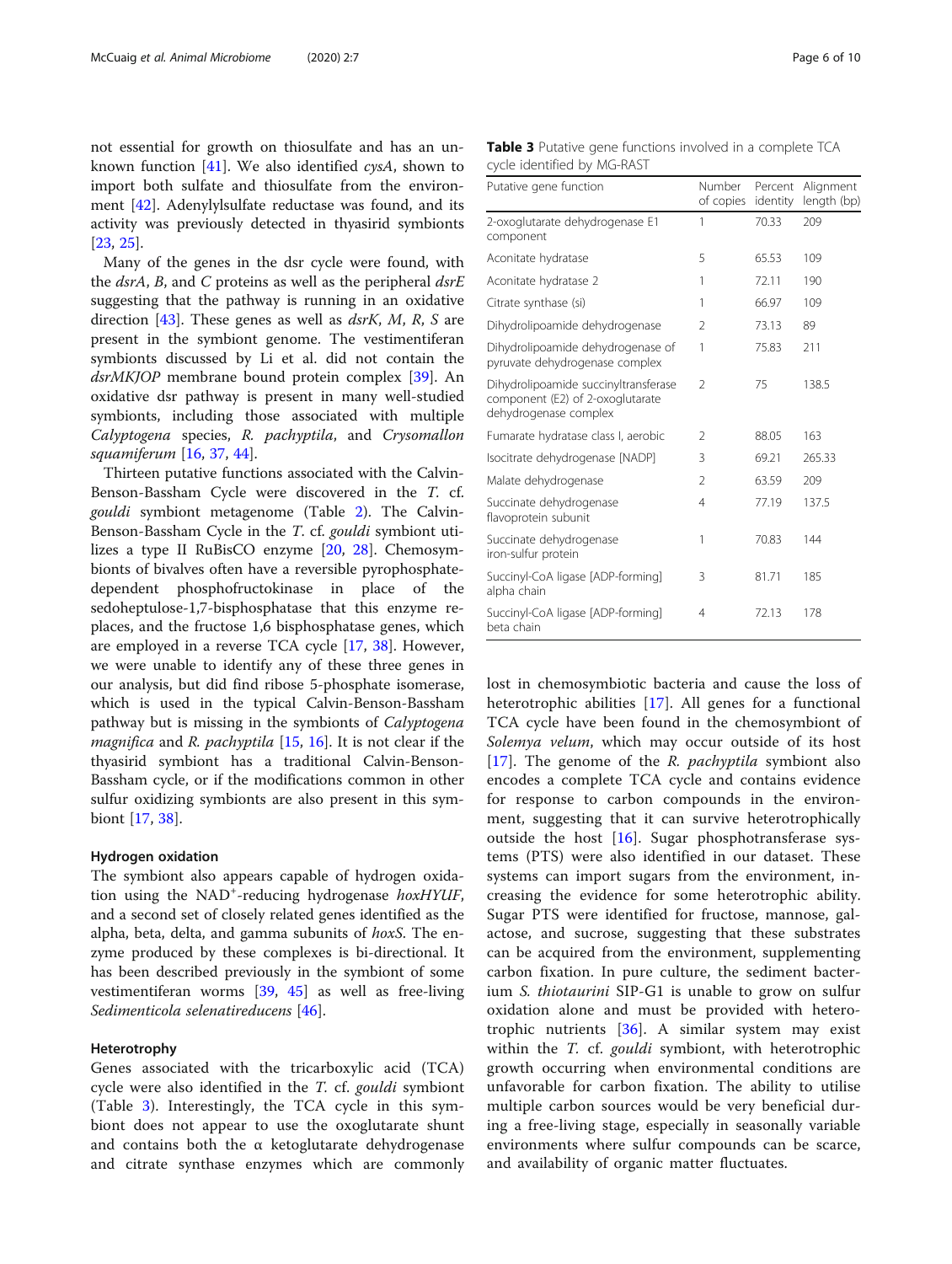# Anaerobic respiration

The T. cf. gouldi symbiont appears to be capable of performing denitrification, as the genes for the nar and nos pathways are present in the metagenome. Denitrification is the process that reduces potentially harmful nitrogen compounds (nitrates, nitrites, and nitric oxide) into harmless, inert  $N_2$  through anaerobic respiration. Denitrification may provide multiple advantages to both host and symbiont, in addition to allowing bacterial ATP synthesis. First, by reducing harmful nitrogenous compounds, the bacteria may protect their host from toxic effects. Second, by decreasing the symbiont's oxygen requirements, there is less competition with the host for this limited resource in the thyasirid's endobenthic environment. Third, the pathways could allow the bacteria to respire anaerobically in anoxic sediments, and therefore broaden the organism's free-living niche. Notably, the closely related free-living bacterium S. thiotaurini SIP-G1 from salt marsh sediments is capable of anaerobic respiration using nitrate and nitrite, but can also grow under hypoxic conditions [[36](#page-8-0)]. Dissimilatory nitrate respiration genes have also been identified in the symbionts of Vesicomyosocius okutanii, Bathymodiolus thermophilus, and a number of vestimentiferan tubeworms [\[16](#page-8-0), [39](#page-8-0), [47](#page-8-0), [48\]](#page-9-0).

Recent work has shown some sulfur-oxidizing chemosymbionts can also fix atmospheric nitrogen into bioavailable forms [\[18](#page-8-0), [49\]](#page-9-0), however, we did not find any evidence of N fixation genes in the  $T$ . cf. gouldi symbiont. The closely-related free-living bacterium S. thiotaurini SIP-G1 does however have a complete nitrogen fixation pathway [\[36](#page-8-0)].

# Conclusions

The metagenomic data collected corroborates previous data suggesting a facultative relationship between T. cf. gouldi and its symbionts, with the host clams being inoculated from the environment [\[28](#page-8-0), [30](#page-8-0)]. The timing of this inoculation during the host's lifespan is still unclear and further research is needed to determine when the host is competent for symbiont uptake. The symbiont population is a collection of closely related individuals, although the population is not clonal and some variation is present. There is no evidence of genome reduction in these symbionts, and the genomic data supports evidence of an environmental (non-symbiotic) habitat. In particular, the presence of a functional flagellum and chemosensory abilities supports the presence of a freeliving population, as reported previously [[30](#page-8-0)].

The metabolic capabilities of the symbionts are comparable to previously described sulfur oxidizing bacteria. The symbionts utilize multiple pathways for sulfur oxidation, both sox and dsr, and the Calvin-Benson-

Bassham Cycle for carbon fixation. The denitrification pathway that is also present would allow for ATP generation in anaerobic areas; when outside the host, sulfides are predominantly found in micro-oxic areas. Unlike many obligate symbionts, the thyasirid symbiont appears to have a functional TCA cycle and sugar importers allowing it to be heterotrophic. The bacteria may utilize autotrophy or heterotrophy under different conditions, like S. thiotaurini SIP-G1 [[36](#page-8-0)].

Further research into the thyasirid symbiont genome may be beneficial in tracking the changes required for life as a bivalve symbiont, and experimental studies could reveal whether symbionts are capable of reverting to a non-symbiotic state after they have become associated with their host. The T. cf. gouldi symbiosis provides a unique opportunity to investigate how symbioses evolve as this appears to be a relatively less derived and interdependent relationship compared to other bivalve symbioses which are intracellular. More research into the metabolic capabilities of the symbiont and how they interact with the host would provide insights into how this relationship has evolved, and the mechanisms that allow it to be maintained. Comparing the different symbiont phylotypes capable of associating with a single host species would also improve our understanding of this relationship and of the potential benefits of flexible hostsymbiont pairings. Future studies would benefit from the application of more powerful sequencing technologies, such as mate-paired sequencing or single-cell genomic sequencing, which would facilitate genomic comparison with other symbionts and free living bacteria.

# Methods

# Sample collection and sequencing

Sediment was collected in August 2010 using a Petersen grab from Neddy's Harbour, in the fjord of Bonne Bay, Newfoundland, Canada (49°31′21.44″N, 57°52′11.07″W), at a depth of roughly 15 m. Sediment was wet sieved using a 1 mm mesh and specimens of T. cf. gouldi were collected and transported to Memorial University, St. John's, Newfoundland. Host individuals were collected during times of high symbiont abundance [[50\]](#page-9-0), and visually inspected for indication of high symbiont population. To reduce environmental contamination of bacteria not contained within the mucus between gill filaments, surface of the gill was rinsed before DNA extraction. Total DNA was extracted from the gills of a single individual (host OTU 1 [[20\]](#page-8-0)) using a Qiagen Blood and Tissue Kit and stored at − 20 °C in the elution buffer provided. Before sequencing, total DNA was transferred to nuclease free water. An Ion Torrent Fragmentation Kit was used and fragments of approximately 200 bp were selected using gel size selection and extraction (Qiagen Gel Extraction Kit), purified (Qiagen DNA Purification Kit) following manufacturer's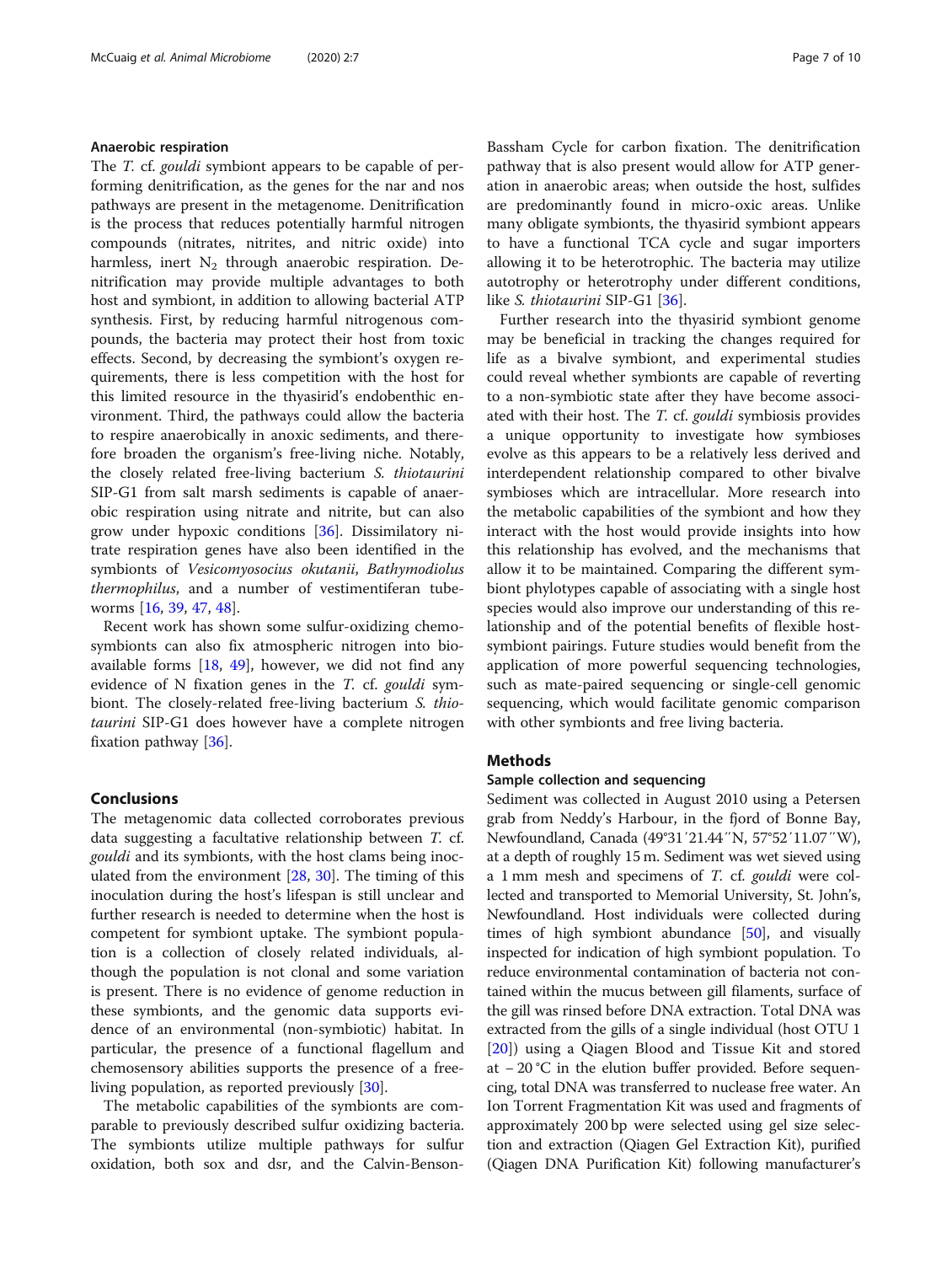<span id="page-7-0"></span>instructions, and concentrations assessed with an Agilent Bioanalyser. Sequencing was conducted on an Ion Torrent PGM Sequencer following the manufacturer's protocols (V2.2). A 316 chip was used for sequencing. Due to poor load rates, two sequencing runs were conducted and the data were combined before further processing.

# Assembly and annotation

Reads were quality checked and trimmed using FastQC, FastQ Groomer, FastQ Quality Trimmer, and Filter FastQ on the Galaxy Website ([usegalaxy.org](http://usegalaxy.org)) and FastQC software  $[51, 52]$  $[51, 52]$  $[51, 52]$  $[51, 52]$ ; any reads less than 50 bp long were removed at this stage. A quality score of 20 was used, allowing one base below the cutoff score within the read, and trimming was conducted on both ends. Filtered reads were assembled into contigs and then binned using MEGAN5 [\[53\]](#page-9-0), which used BLAST to compare each contig to the nr database. Reads from all contigs identified as "bacteria", "not assigned", "unclassified" or "no hits" were identified and retained for reassembly and subsequent analysis; the combination of these reads was deemed to represent the symbiont metagenome.

Assembly of the binned data (i.e., deemed to represent the symbiont metagenome) was conducted using SPAdes [[54\]](#page-9-0). Ion Torrent specific settings with kmers 27, 35, 55 and 77 were used. Annotation was run using the MG-RAST website (<http://metagenomics.anl.gov/>) [[55\]](#page-9-0), the RefSeq, KOG, and Subsystems databases were used with the e-value cut-off set at 5, % identity 60, min length 15, and min abundance 1. A secondary annotation was conducted using PROKKA with the default settings provided [[56\]](#page-9-0).

Principal component analysis (PCA) was performed on the trinucleotide and tetranucleotide frequency distribution of the read sequences. All 5.5 million reads were mapped back to the contigs assembled by SPAdes using BWA-MEM [[57\]](#page-9-0) version 0.7.17 with default settings. The 25% of reads that did not align to the contigs were identified using SAMtools [[58\]](#page-9-0). Trinucleotide and tetranucleotide frequency distribution of the read sequences were obtained using the R function oligonucleotideFrequency available in the Biostrings package [\[59](#page-9-0)]. PCA was carried out using the R function prcomp with scale and center set to true. PCA results were visualized using the R function autoplot available in the ggfortify package [\[60](#page-9-0)]. Reads were coloured based on whether they were or not aligned to the contigs. To investigate whether the contigs identified by MEGAN5 as "eukaryote" have a distinct trinucleotide frequency distribution from the contigs deemed belonging to the bacterial metagenome, PCA as described above was performed on the trinucleotide frequency distribution of the contigs sequences.

# Supplementary information

Supplementary information accompanies this paper at [https://doi.org/10.](https://doi.org/10.1186/s42523-020-00025-9) [1186/s42523-020-00025-9](https://doi.org/10.1186/s42523-020-00025-9).

Additional file 1: Figure S1. Total number of contigs (log2 scale) with a significant (Evalue <10e-10) local sequence similarity with N other contigs. N is indicated on the x-axis. Approximately 55% of the 12,504 contigs assembled have significant local sequence similarity with at least one other contig. Figure S2. PCA of the trinucleotide (left) and tetranucleotide (right) frequency distribution of the raw reads. Aligned "Yes" indicates the reads that were aligned back to the contigs deemed to belong to the symbiont metagenome. On each axis label the number between brackets is the percentage of variance explained by the corresponding principal component. Ellipses are 95% data ellipses assuming a multivariate Gaussian distribution. Ellipses have the mean vector as their center and cover 95% of the corresponding data points. The reads aligned to the metagenome have low variance in terms of their tri(tetra)nucleotide frequency. Figure S3. PCA of the trinucleotide frequency distribution of the putative symbiont contigs (metagenome) and eukaryotic contigs as classified by MEGAN5. On each axis label the number between brackets is the percentage of variance explained by the corresponding principal component. Ellipses are 95% data ellipses assuming a multivariate Gaussian distribution. Ellipses have the mean vector as their center and cover 95% of the corresponding data points. The symbiont metagenome have low variance in terms of their trinucleotide frequency distribution and are clearly more homogenous than the eukaryotic contigs.

#### Abbreviations

ATP: Adenosine triphosphate; C: Carbon; dsr: Dissimilatory sulfate reduction; IM: Inner membrane; N: Nitrogen; NAD: Nicotinamide adenine dinucleotide; NADPH: Dihydronicotinamide-adenine dinucleotide phosphate; nir: Nitrate reduction; OM: Outer membrane; ORF: Open reading frame; OTU: Operational taxonomic unit; PCA: Principal components analysis; PCR: Polymerase chain reaction; PTS: Phosphotransferase system; rRNA: Ribosomal RNA; RuBisCO: Ribulose-1,5-bisphosphate carboxylase/ oxygenase; sox: Sulfur oxidation; TCA: Tricarboxylic acid

#### Acknowledgements

We would like to thank the Lang lab, specifically Yunyun Fu, for training and assistance with the Ion Torrent PGM.

#### Authors' contributions

BM performed sampling, sequencing and bioinformatics analyses, and wrote the manuscript. LPC assisted with bioinformatics analyses and provided editorial assistance. SCD participated in sampling and data interpretation, and contributed to writing the manuscript. All authors read and approved the final manuscript.

#### Funding

This research was funded by Natural Sciences and Engineering Research Council (NSERC) Discovery Grants (RGPIN 386087–2010 and 06548–2015) to SCD, and an NSERC Postgraduate Scholarship – Doctoral to BM. NSERC played no role in the design of the study and collection, analysis, and interpretation of data and in writing the manuscript.

#### Availability of data and materials

Sequence reads can be found on the SRA database under sample SRS1569030, sequencing runs SRR3928943 and SRR3928944. Assembled contigs were uploaded to GenBank under BioProject PRJNA327811, Biosample SAMN05358035, accession numbers MOXF01000001.1- MOXF01012504.1.

#### Ethics approval and consent to participate

Not applicable.

#### Consent for publication Not applicable.

#### Competing interests

The authors declare that they have no competing interests.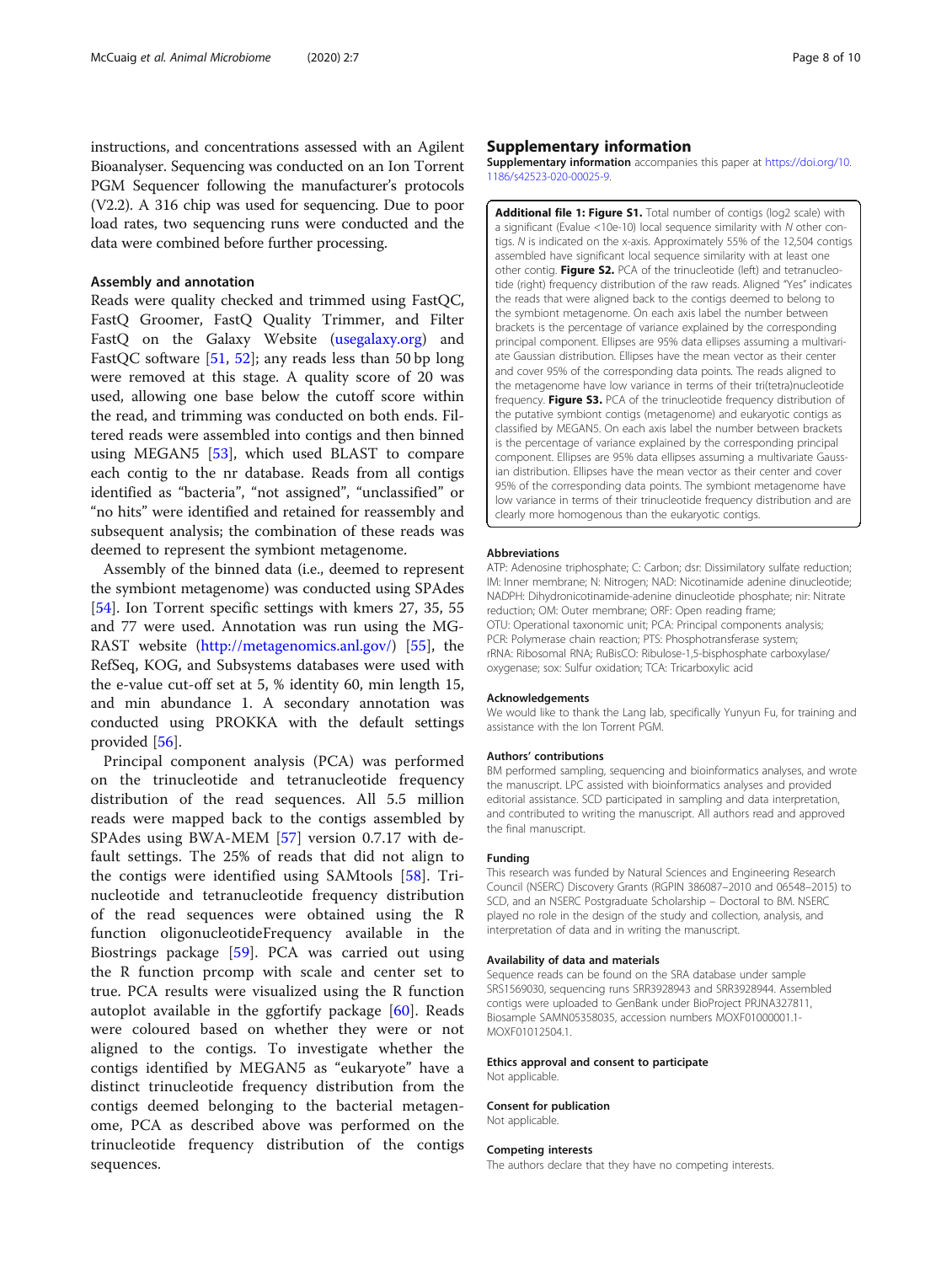## <span id="page-8-0"></span>Author details

<sup>1</sup>Department of Biology, Memorial University of Newfoundland, St. John's, NL, Canada. <sup>2</sup>Department of Computer Science, Memorial University of Newfoundland, St. John's, NL, Canada.

# Received: 4 November 2019 Accepted: 20 February 2020 Published online: 05 March 2020

#### References

- 1. Stewart FJ, Newton ILG, Cavanaugh C. Chemosynthetic endosymbioses: adaptations to oxic-anoxic interfaces. Trends Microbiol. 2005;13:439–48.
- 2. Cavanaugh C, McKiness ZP, Newton ILG, Stewart F. Marine chemosynthetic symbioses. In: Dworkin M, Falkow SI, Rosenberg E, Schleifer K-H, Stackebrandt E, editors. The prokaryotes. New York: Springer; 2006. p. 475–507.
- 3. Dubilier N, Bergin C, Lott C. Symbiotic diversity in marine animals: the art of harnessing chemosynthesis. Nat Rev Microbiol. 2008;6:725–40.
- 4. Moya A, Pereto J, Gil R, Latorre A. Learning to live together: genomic insights into prokaryote-animal symbioses. Nat Rev Genet. 2008;9:218–29.
- 5. Passos FD, Meserani GLC. Gros O. structural and ultrastructural analysis of the gills in the bacterial-bearing species Thyasira falklandica (Bivalvia, Mollusca). Zoomorphology. 2007;126:153–62.
- 6. Roeselers G, Newton ILG. On the evolutionary ecology of symbioses between chemosynthetic bacteria and bivalves. Appl Environ Microb. 2012; 94:1–10.
- 7. Gündüz EA, Douglas A. Symbiotic bacteria enable insect to use a nutritionally inadequate diet. P Roy Soc B-Biol Sci. 2009;276:987–91.
- 8. Stanley SM. Evolutionary radiation of shallow-water Lucinidae (Bivalvia with endosymbionts) as a result of the rise of seagrasses and mangroves. Geology. 2014;42:803–6.
- 9. Bennett GM, Moran NA. Heritable symbiosis: the advantages and perils of an evolutionary rabbit hole. P Natl Acad Sci USA. 2015;112:10169–76.
- 10. Felbeck H, Jarchow J. Carbon release from purified chemoautotrophic bacterial symbionts of the hydrothermal vent tubeworm Riftia pachyptila. Physiol Zool. 1998;71:294–302.
- 11. Bright M, Keckeis H, Fisher CR. An autoradiographic examination of carbon fixation, transfer and utilization in the Riftia pachyptila symbiosis. Mar Biol. 2000;136:621–32.
- 12. Waite TJ, Moore TS, Childress JJ, Hsu-Kim H, Mullaugh KM, Nuzzio DB, et al. Variation in sulfur speciation with shellfish presence at a Lau Basin diffuse flow vent site. J Shellfish Res. 2008;27:163–8.
- 13. Podowski EL, Ma S, Luther GW III, Wardrop D, Fisher CR. Biotic and abiotic factors affecting distributions of megafauna in diffuse flow on andesite and basalt along the eastern Lau spreading center, Tonga. Mar Ecol Prog Ser. 2010;418:25–45.
- 14. Liao L, Wankel SD, Wu M, Cavanaugh CM, Girguis PR. Characterizing the plasticity of nitrogen metabolism by the host and symbionts of the hydrothermal vent chemoautotrophic symbioses Ridgeia piscesae. Mol Ecol. 2014;23:1544–57.
- 15. Newton ILG, Woyke T, Auchtung TA, Dilly GF, Dutton RJ, Fisher MC, et al. The Calyptogena magnifica chemoautotrophic symbiont genome. Science. 2007;315:998–1000.
- 16. Robidart JC, Bench S, Feldman RA, Novoradovsky A, Podell SB, Gaasterland T, et al. Metabolic versatility of the Riftia pachyptila endosymbiont revealed through metagenomics. Environ Microbiol. 2008;10:727–37.
- 17. Dmytrenko O, Russell S, Loo WT, Fontanez KM, Liao L, Roeselers G, et al. The genome of the intracellular bacterium of the coastal bivalve, Solemya velum: a blueprint for thriving in and out of symbiosis. BMC Genomics. 2014;15:1–20.
- 18. König S, Gros O, Heiden SE, Hinzke T, Thuermer A, Poehlein A, et al. Nitrogen fixation in a chemoautotrophic lucinid symbiosis. Nat Microbiol. 2017;2:16193.
- 19. Taylor JD, Williams ST, Glover EA. Evolutionary relationships of the bivalve family Thyasiridae (Mollusca: Bivalvia), monophyly and superfamily status. J Mar Biol Assoc UK. 2007;87:565–74.
- 20. Batstone RT, Laurich JR, Salvo F, Dufour SC. Divergent chemosymbiosisrelated characters in Thyasira cf. gouldi (Bivalvia: Thyasiridae). PLOS One. 2014;9:e92856.
- 21. Dufour SC. Gill anatomy and the evolution of symbiosis in the bivalve family Thyasiridae. Biol Bull. 2005;208:200–12.
- 22. Taylor JD, Glover EA. Chemosymbiotic Bivalves. In: Kiel S, editor. The Vent and Seep Biota. Topics and Geobiology. 33: Springer Science+Business Media B.V.; 2010. pp. 107–135.
- 23. Rodrigues CF, Duperron S. Distinct symbiont lineages in three thyasirid species (Bivalvia: Thyasiridae) from the eastern Atlantic and Mediterranean Sea. Naturwissenschaften. 2011;98:281–7.
- 24. Dufour SC, Felbeck H. Symbiont abundance in thyasirids (Bivalvia) is related to particulate food and sulphide availability. Mar Ecol Prog Ser. 2006;320:185–94.
- 25. Dando PR, Spiro B. Varying nutritional dependence of the thyasirid bivalves Thyasira sarsi and T. equalis on chemoautotrophic symbiotic bacteria, demonstrated by isotope ratios of tissue carbon and shell carbonate. Mar Ecol Prog Ser. 1993;92:151–8.
- 26. Fujiwara Y, Kato C, Masui N, Fujikura K, Kojima S. Dual symbiosis in the coldseep thyasirid clam Maorithyas hadalis from the hadal zone in the Japan trench, western Pacific. Mar Ecol Prog Ser. 2001;214:151–9.
- 27. Batstone RT, Dufour SC. Closely related thyasirid bivalves associate with multiple symbiont phylotypes. Mar Ecol. 2016;37:988–97.
- 28. McCuaig B, Liboiron F, Dufour SC. The bivalve Thyasira cf gouldi hosts chemoautotrophic symbiont populations with strain level diversity. PeerJ. 2017;5:e3597.
- 29. Zanzerl H, Salvo F, Jones SW, Dufour SC. Feeding strategies in symbiotic and asymbiotic thyasirid bivalves. J Sea Res. 2019;145:16–23.
- 30. Dufour SC, Laurich JR, Batstone RT, McCuaig B, Elliot A, Poduska KM. Magnetosome-containing bacteria living as symbionts of bivalves. ISME J. 2014;8:2453–62.
- 31. Overbeek R, Begley T, Butler RM, Choudhuri JV, Chuang H-Y, Cohoon M, et al. The subsystems approach to genome annotation and its use in the project to annotate 1000 genomes. Nucleic Acids Res. 2005;33:5691–702.
- Moran NM, McCutcheon JP, Nakabachi A. Genomics and evolution of heritable bacterial symbionts. Annu Rev Genet. 2008;42:165–90.
- 33. Kuwahara H, Takaki Y, Shimamura S, Yoshida T, Maeda T, Kunieda T, et al. Loss of genes for DNA recombination and repair in the reductive genome evolution of thioautotrophic symbionts of Calyptogena clams. BMC Evol Biol. 2011;11:285.
- 34. Ferrández A, Hawkins AC, Summerfield DT, Harwood CS. Cluster II che genes from Pseudomonas aeruginosa are required for an optimal chemotactic response. J Bacteriol. 2002;184:4374–83.
- Brune A, Frenzel P, Cypionka H. Life at the oxic-anoxic interface: microbial activities and adaptations. FEMS Microbiol Rev. 2000;24:691–710.
- 36. Flood BE, Jones DS, Bailey JV. Sedimenticola thiotaurini sp. nov., a sulfuroxidizing bacterium isolated from salt marsh sediments, and emended descriptions of the genus Sedimenticola and Sedimenticola selenatireducens. Int J Syst Evol Micr. 2015;65:2522–30.
- 37. Harada M, Yoshida T, Kuwahara H, Shimamura S, Takaki Y, Kato C, et al. Expression of genes for sulfur oxidation in the intracellular chemoautotrophic symbiont of the deep-sea bivalve Calyptogena okutanii. Extremophiles. 2009;13:895–903.
- Roeselers G, Newton ILG, Woyke T, Auchtung TA, Dilly GF, Dutton RJ, et al. Complete genome sequence of Candidatus Ruthia magnifica. Stand Genomic Sci. 2010;3:163–73.
- 39. Li Y, Liles MR, Halanych KM. Endosymbiont genomes yield clues of tubeworm success. ISME J. 2018;12:2785–95.
- 40. Friedrich CG, Rother D, Bardischewsky F, Quentmeier A, Fischer J. Oxidation of reduced inorganic sulfur compounds by bacteria: emergence of a common mechanism? Appl Environ Microbiol. 2001;67:2873–82.
- 41. Rother D, Henrich H-J, Quentmeier A, Bardischewsky F, Friedrich CG. Novel genes of the sox gene cluster, mutagenesis of the flavoprotein SoxF, and evidence for a general sulfur-oxidizing system in Paracoccus pantotrophus GB17. J Bacteriol. 2001;183:4499–508.
- 42. Sirko A, Hryniewicz M, Hulanicka D, Bock A. Sulfate and thiosulfate transport in Escherichia coli K-12: nucleotide sequence and expression the cysTWAM gene cluster. J Bacteriol. 1990;172:3351–7.
- 43. Bradley AS, Leavitt WD, Johnston DT. Revisiting the dissimilatory sulfate reduction pathway. Geobiology. 2011;9:446–57.
- 44. Nakagawa S, Shimamura S, Takaki Y, Suzuki Y, Murakami S, Watanabe T, et al. Allying with armored snails: the complete genome of gammaproteobacterial endosymbiont. ISME J. 2014;8:40–51.
- 45. Reveillaud J, Anderson R, Reves-Sohn S, Cavanaugh C, Huber JA. Metagenomic investigation of vestimentiferan tubeworm endosymbionts from mid-Cayman rise reveals new insights into metabolism and diversity. Microbiome. 2018;6:19.
- 46. Narasingarao P, Häggblom MM. Sedimenticola selenatireducens, gen. Nov., sp. nov., an anaerobic selenate-respiring bacterium isolated from estuarine sediment. Syst Appl Microbiol. 2006;29:382–8.
- 47. Kleiner M, Petersen JM, Dubilier N. Convergent and divergent evolution of metabolism in sulfur-oxidizing symbionts and the role of horizontal gene transfer. Curr Opin Microbiol. 2012;15:621–31.